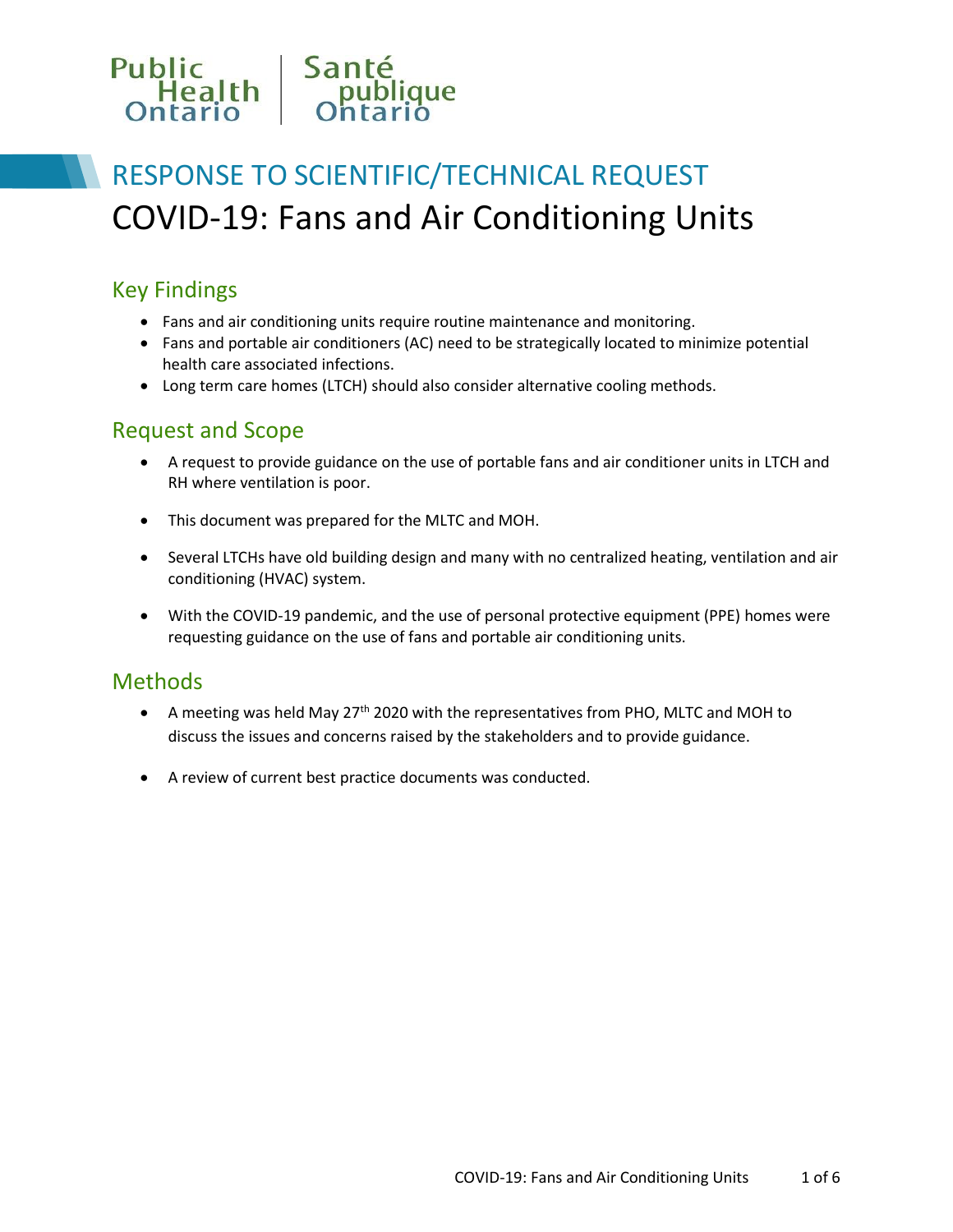# Background

- "Microorganisms proliferate in environments wherever air, dust, and water are present, and airhandling systems can be ideal environments for microbial growth."<sup>1</sup>
- "Heating ventilation air conditioning [HVAC] systems require routine maintenance and monitoring to provide acceptable indoor air quality efficiently and to minimize conditions that favor the proliferation of health-care associated pathogens."<sup>1</sup>
- "Accumulation of dust and moisture within HVAC systems increases the risk for spread of health-care– associated environmental fungi and bacteria. Clusters of infections caused by Aspergillus spp., P. aeruginosa, S. aureus, and Acinetobacter spp. have been linked to poorly maintained and/or malfunctioning air conditioning systems."<sup>1,2</sup>
- **Strong air flow from air conditioners could propagate infectious COVID-19 droplets further.**3
- Portable fans will disperse dust particles and microorganisms.<sup>4</sup>
- Careful consideration of where fans and AC units are placed is important.
- HVAC systems that incorporate fresh outdoor air are ideal and various guidance advise this i.e. limiting air recirculation as far as practically possible.<sup>5</sup>
- The Ministry of Labour Training and Skills Development (MLTSD) recommends the Threshold Limit Values (TLVs) for Heat Stress and Heat Strain published by the American Conference of Governmental Industrial Hygienists (ACGIH). These values are based on preventing workers' core body temperatures from rising above 38°C.<sup>6</sup>
- Alternative methods for cooling can be considered and are preferred.

## Alternative Cooling Methods

#### **Strategies**

- Monitor indoor heat and determine thresholds to implement cooling strategies.<sup>6</sup> Have a written heat stress plan in place for both resident and worker safety.
- Ensure adequate hydration of residents and staff (e.g. water coolers, popsicles).
- Ensure cooling supplies are available for your residents (e.g. cool washcloths, ice packs, cooling jackets, cooling, blankets, ice water baths) and appropriate support to avoid injury.
- Provide cooling options/areas, available for several hours each day, (designated cool room, cool showers, fan, portable air conditioner and place to bathe hands/forearms or sponging with cool water).
- Block direct sun: Use window awnings, shutters, thermal curtains/blinds, and outdoor umbrellas.
- Increase air flow: Encourage cross breezes by opening windows, providing the humidity outside is low (RH of 30 to 50% is normal.
- Central dehumidification: Effective in areas with high humidity. Note that portable dehumidifiers can give off heat and may raise the temperature in the room.
- Evacuate room(s) if extremely high temperature occurs (determine on a case by case basis).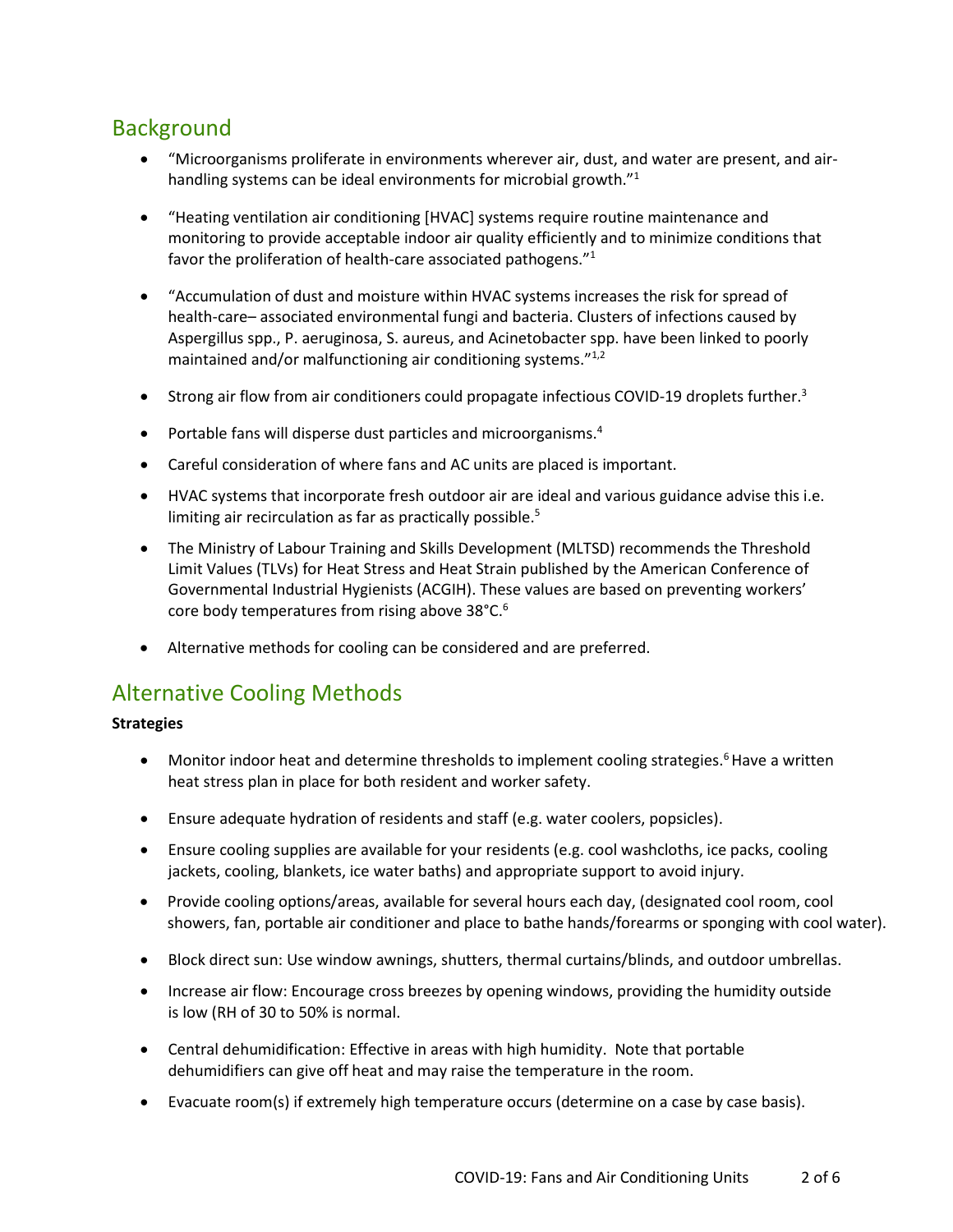Central HVAC systems should be well maintained with scheduled filter changes. Air diffuser/air return grills should be cleaned regularly. Ventilation incorporating fresh outdoor air is ideal (limiting air recirculation as far as practically possible).

# General Guiding Principles with the Use of Portable Air Conditioning Units and Portable Fans

- Large industrial hall fans are to be avoided in resident care areas and in any outbreak unit.
- Any fans or portable AC units should meet the criteria of the LTCH. Provide families with key features required when purchasing. (e.g. appliance must meet all current CSA standards; is cleanable and compatible with housekeeping cleaning and disinfection products).
- Regular cleaning and maintenance of the fans and AC units to be part of the home's responsibility. Follow the manufacturer's instructions to clean, disinfect and maintain the fan on a scheduled basis and as necessary.
- "Non-central air-handling systems are prone to problems associated with excess condensation accumulating in drip pans and improper filter maintenance; health-care facilities should clean or replace the filters in these units on a regular basis while the patient is out of the room." $1/2$  Some portable A/c units use a condensation exhaust system to expel water vapor collected during the cooling/dehumidification process. This is preferable as the moisture is released through an exhaust hose along with the hot air to the outside.

# Portable Air conditioning units

#### **It is recommended that portable AC unit not be in use in rooms with Droplet and Contact Precautions.**

If portable bedside air conditioners are used:<sup>2</sup>

- Turn AC unit off during any resident treatment, wound care or aerosol generating medical procedures.
- Keep fan setting on the AC unit to low.
- Follow the manufacturer's instructions to clean, disinfect and maintain the air conditioner on a scheduled basis (e.g., daily, weekly, monthly). Perform hand hygiene when cleaning, handling, or maintaining air conditioner components.
- Never leave water sitting in the air conditioner when it is not in daily use empty, clean, and disinfect the drip pan; allow the drip pan to dry before storing. Select AC units with water vapor collection through an exhaust hose, draining to the outside of the building.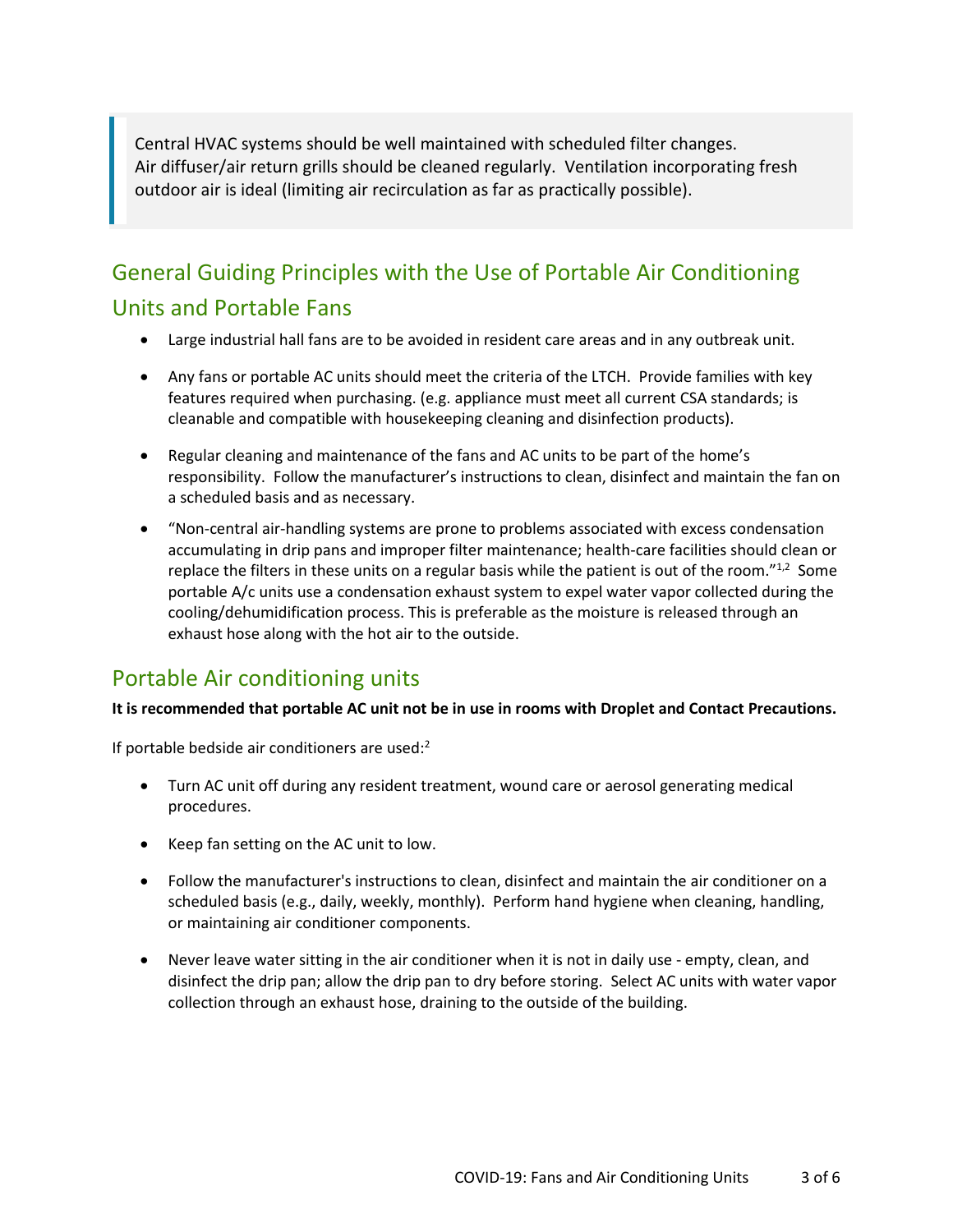# Portable oscillating fans

#### **It is recommended that portable fans not be in use in rooms with Droplet and Contact Precautions.**

If portable fans are used:

• Fans should be turned off during any resident treatment, wound care, or any aerosol generating medical procedures.

### **Position the fan<sup>4</sup>**

- Position the fan so airflow is in the direction of the resident but airflow is directed above their head. The direction of flow should be upwards toward the ceiling, avoiding smoke detectors.
- Fans should be turned to low setting.
- Position fan on a clean surface at the resident's bed level or higher.
- Ensure airflow is not directed towards the door of the room or across environmental surfaces.
- In non-resident areas, such as healthcare staff stations, ensure airflow is directed within the area. Fans should not be placed in clean utility rooms and medication rooms.

#### **Cleaning and Maintenance<sup>4</sup>**

- Determine who will be responsible for cleaning the fan.
- Fan blades should be cleaned prior to use and receive regular cleaning. $4,7$
- Perform hand hygiene before and after handling the fan.
- Planned preventative maintenance to ensure ongoing suitability (safe) for use.<sup>8</sup>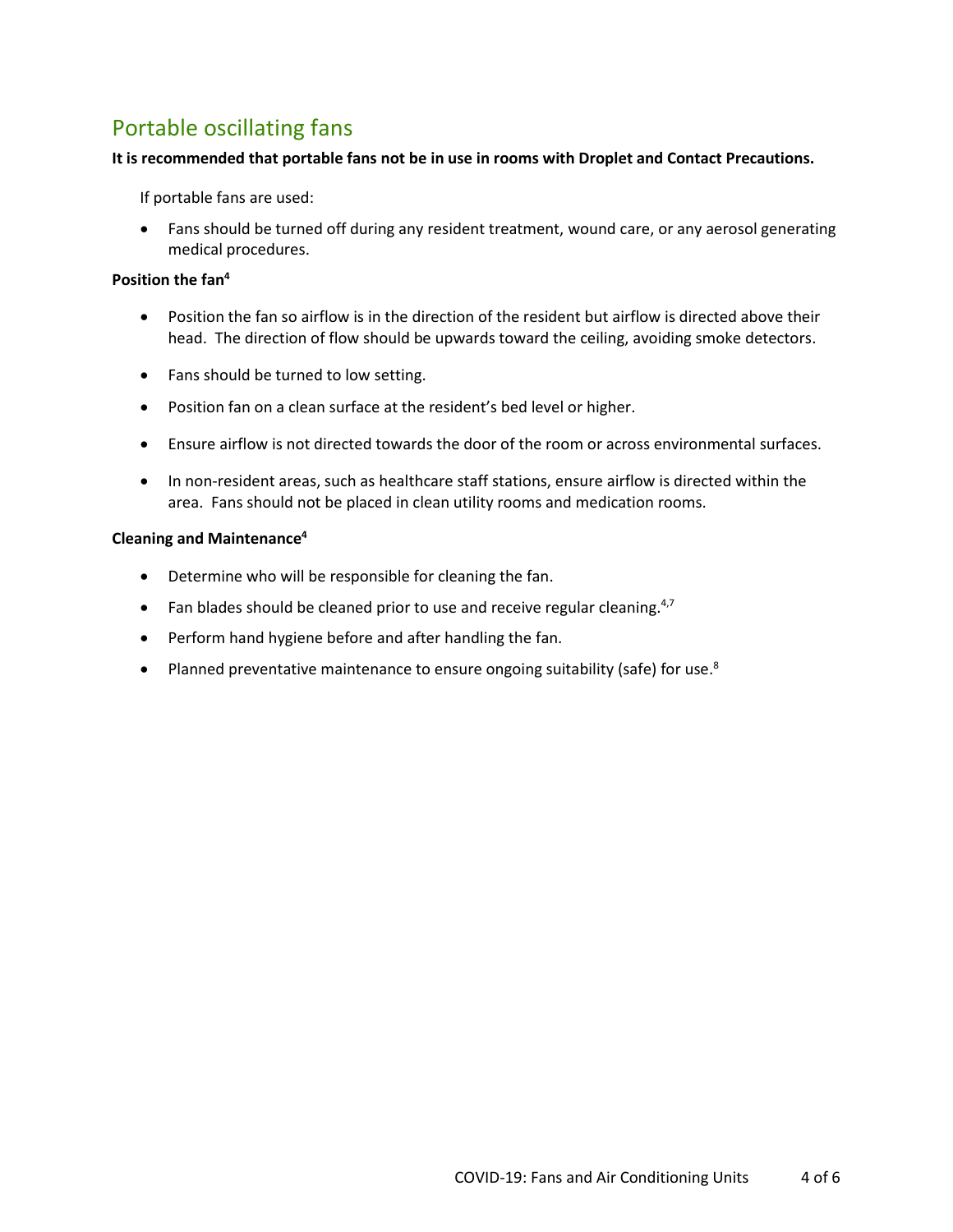## References

- 1. Alberta Health Services. Use of portable bedside air conditioners in facility and supportive living [Internet]. Edmonton, AB: Alberta Health Services; 2017 [modified 2020 Apr; cited 2020 May 26]. Available from: [https://www.albertahealthservices.ca/assets/healthinfo/ipc/if-hp-ipc-info](https://www.albertahealthservices.ca/assets/healthinfo/ipc/if-hp-ipc-info-sheet-portable-air-con.pdf)[sheet-portable-air-con.pdf](https://www.albertahealthservices.ca/assets/healthinfo/ipc/if-hp-ipc-info-sheet-portable-air-con.pdf)
- 2. Health Canada. Health facilities preparation for extreme heat: recommendations for retirement and care facility managers. Ottawa, ON: Government of Canada; 2018. Available from: [https://www.canada.ca/content/dam/hc-sc/migration/hc-sc/ewh-semt/alt\\_formats/hecs](https://www.canada.ca/content/dam/hc-sc/migration/hc-sc/ewh-semt/alt_formats/hecs-sesc/pdf/pubs/climat/health_facilit-instal_sante/health_facilit-instal_sante-eng.pdf)[sesc/pdf/pubs/climat/health\\_facilit-instal\\_sante/health\\_facilit-instal\\_sante-eng.pdf](https://www.canada.ca/content/dam/hc-sc/migration/hc-sc/ewh-semt/alt_formats/hecs-sesc/pdf/pubs/climat/health_facilit-instal_sante/health_facilit-instal_sante-eng.pdf)
- 3. Lu J, Gu J, Li K, Xu C, Su W, Lai Z, et al. COVID-19 outbreak associated with air conditioning in restaurant, Guangzhou, China, 2020. Emerg Infect Dis. 2020;26(7). Available from: <https://doi.org/10.3201/eid2607.200764>
- 4. Dhanda J, Gray J, White H. Bacterial cross-infection related to the use of bladeless fans in a clinical setting. J Hosp Infect. 2019;103(4):478-80. Available from: <https://doi.org/10.1016/j.jhin.2019.08.020>
- 5. Dietz L, Horve PF, Coll DA, Fretz M, Elsen JA, Van Den Wymelenberg K. 2019 Novel coronavirus (COVID 19) pandemic: Built environmental considerations to reduce transmission. Appl Environ Sci. 2020; 5(2):e00245-20. Available from: <https://msystems.asm.org/content/msys/5/2/e00245-20.full.pdf>
- 6. Jacklitsch B, Williams WJ, Musolin K, Coca A, Kim J-H, Turner N. NIOSH criteria for a recommended standard occupational exposure to heat and hot environments [Internet]. Cincinnati, OH: Centers for Disease Control and Prevention, Department of Health and Human Services; National Institute for Occupational Safety and Health; 2016 [cited 2020 Jun 1]. Available from[: https://www.cdc.gov/niosh/docs/2016-106/pdfs/2016-106.pdf](https://www.cdc.gov/niosh/docs/2016-106/pdfs/2016-106.pdf)
- 7. Our Health Service. 2018 guidelines for the use of portable electric fans in healthcare settings [Internet]. Dublin: Health Service Executive; c2018 [cited 2020 May 26]. Available from: [https://www.hse.ie/eng/services/list/5/publichealth/publichealthdepts/extreme/fan](https://www.hse.ie/eng/services/list/5/publichealth/publichealthdepts/extreme/fan-guidelines.html)[guidelines.html](https://www.hse.ie/eng/services/list/5/publichealth/publichealthdepts/extreme/fan-guidelines.html)
- 8. Centers for Disease Control and Prevention. Guidelines for environmental infection control in health-care facilities [Internet]. Atlanta, GA: Centers for Disease Control and Prevention; 2003 [cited 2020 May 26]. Available from: <https://www.cdc.gov/infectioncontrol/guidelines/environmental/background/air.html#c3e>

### **Sources**

 Health Protection Scotland; NHS National Services Scotland. Health Protection Scotland (HPS) position statement [final] August 2018. SBAR: Portable cooling fans (bladed and bladeless) for use in clinical areas [Internet]. Glasgow: Health Protection Scotland; 2018 [cited 2020 May 26]. Available from[: https://hpspubsrepo.blob.core.windows.net/hps](https://hpspubsrepo.blob.core.windows.net/hps-website/nss/2680/documents/1_sbar-fans-v1.pdf)[website/nss/2680/documents/1\\_sbar-fans-v1.pdf](https://hpspubsrepo.blob.core.windows.net/hps-website/nss/2680/documents/1_sbar-fans-v1.pdf)